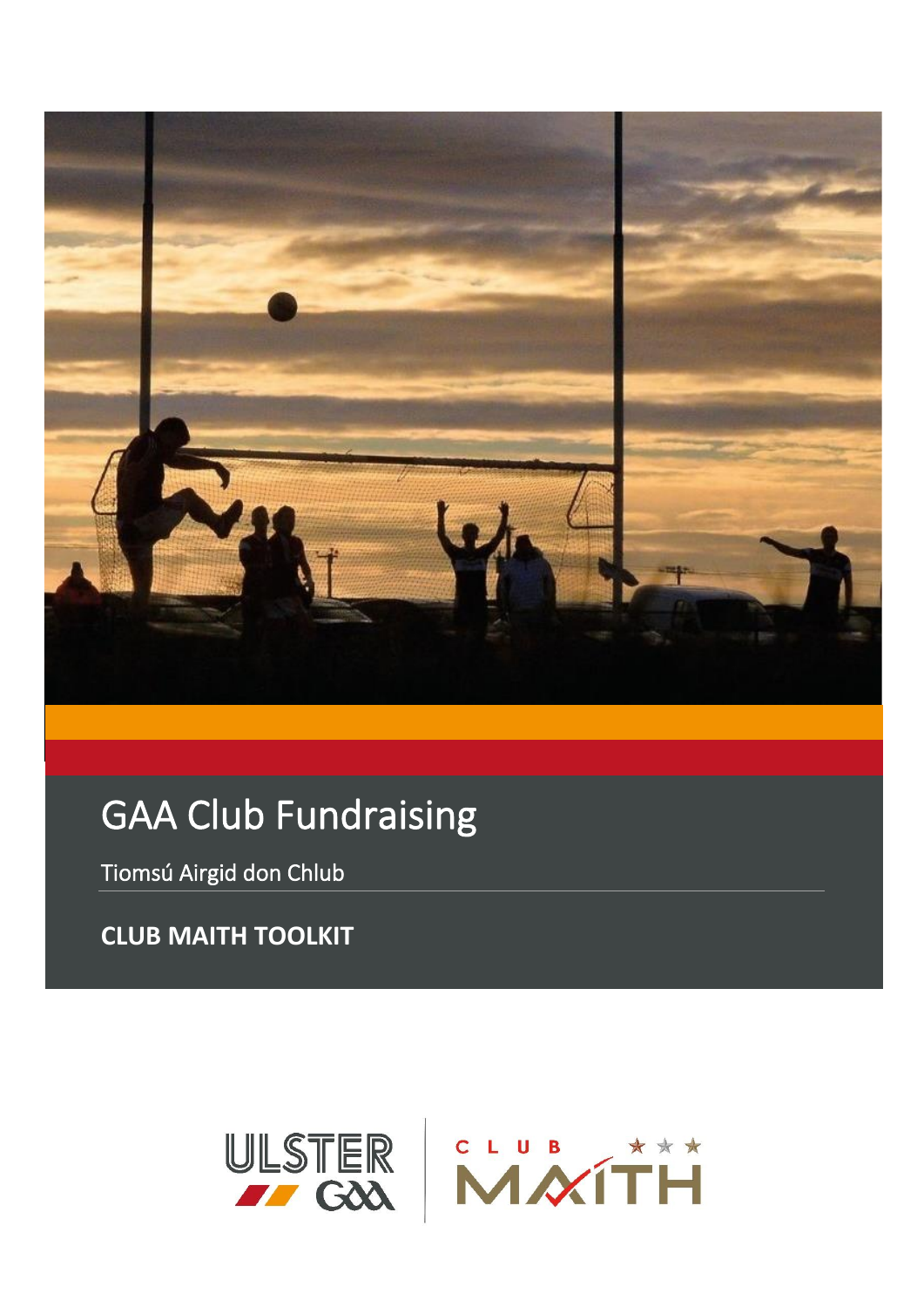## INTRODUCTION

All clubs large and small, urban and rural, are often finding they are spending increasing amounts of money. Many clubs have taken the step of appointing a 'fundraising' unit whose remit is focused on ensuring that the club has a healthy revenue stream that fulfils the financial needs of the club.

The fundraising unit should report to the Club Finance Sub-Committee with Club Treasurer appointed as Chairperson of the group. It is recommended that the group consist of at least five but not more than eight individuals. It may be that not all are club members as the expertise of any individual on a specific project might be of great benefit to the club.

## GETTING STARTED

When a fundraising unit has been set up within a Club and the financial needs of the Club have been identified, the next step is to explore all fund-raising options and determine what is best suited to the needs of the Club at the time and what is feasible to achieve in the community in which the Club exists. When considering any project, take into account what other fundraising is taking place in the geographical area and the impact that this will have on your activity.

## FUNDRAISING IDEAS

Fundraising events come in all shapes and sizes. Some are easier to deliver than others, some ideas are likely to raise more money than others and some might be more appropriate for your members and community. Outlined below are some ideas that might help you develop an effective fundraising event for your club.

## MEMBERSHIP FEES

Collecting an annual membership fee is an often under-rated way of raising funds for your Club. For example, 200 adult members paying an annual fee of €/£25 raises €/£5000 for a club annually. Some tips for maximizing membership fee income include:

- Appoint a Club Registrar whose sole job is to look after membership & fees
- Look at providing certain benefits for members (i.e. priority access to big match tickets)
- Collect membership fees at AGM's only those who are paid up members can vote
- Make sure all adult players are paid up members
- Consider family membership scheme
- Remind members about the good the GAA delivers to its members and its communities

## **GATES**

Charging an admission fee is sometimes overlooked by Clubs, but by even charging a nominal fee much needed funds can be generated (this excludes County Championship & League matches which are administered by the County Board). For example, if your Club has 10 adult home games with an average of just 100 in attendance, by charging as little at €/£4 or €/£5 there is potential income of €/£4,000 to 5,000.

Some areas to consider:

- Agree & implement a Club admission pricing policy
- Adopting the principle that all games have a value and therefore attract an admission fee, however small
- Put in place a team of people who will be responsible for looking after gates
- If at all possible, put turnstiles in place; ensuring that every entrant pays their admission



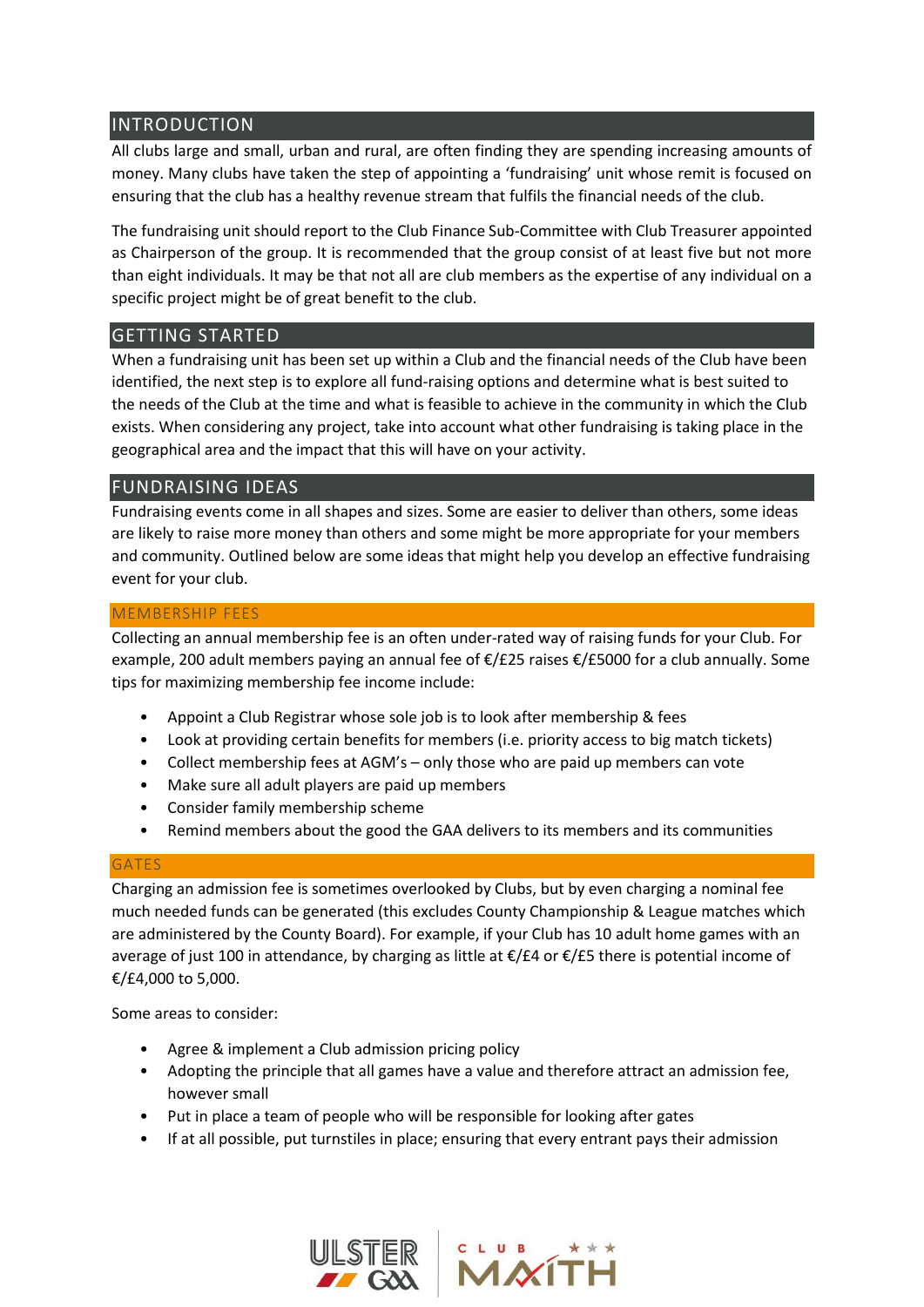#### CLUB LOTTO

Clubs all over the island have been using this to raise funds. Small fundraising lotteries normally require a government licence. If you are currently running a fundraising lotto, it is critical that you have an active licence. Many Clubs are now using online systems; by offering lotto tickets for purchase online, Clubs can maximize sales by reaching out to supporters and friends all over the world.

#### CLUB EVENTS

These are another stalwart of the GAA Club scene, covering a huge range of things such as concerts; nights at the races; sports days; golf classics; gala dinners, coffee mornings, Fight Nights, Strictly Come Dancing.

Among the things to watch out for are:

- The Club should have a dedicated Events Committee in place.
- GAA events should always reflect the GAA ethos and core values.
- Put some thought into how you schedule your events: some things are naturally seasonal (e.g. golf classics work best in the summer) whilst others (e.g. gala dinners) will be undertaken only once every few years.
- Have an events plan for each year with maybe one event per quarter.
- Make sure there's variety in what you do: a good year's calendar of events will include something for everyone.
- Watch out for new and innovative things, e.g. "Who Wants to be a Thousandaire", "Biggest Loser" competition and so on.
- Always try to get the right balance between enjoyment and profitability: the best events achieve both.
- Always be aware of what's affordable in your local community.
- Selling tickets for events has to be well organised: like nearly everything else the GAA Club does, it needs to make sure it covers its entire catchment area with its sales.
- Make sure adult players in particular attend Club events.
- Make sure your events are well-stewarded.

#### CLUB DRAWS

Most Clubs will at one time or another run a draw. Experience to date tells us that we should:

- Be clear about why we're running the draw and how much we want to raise: ticket buyers will want to know this.
- Put a person/team in charge of the draw.
- Spend time working out the right pricing strategy: there are times/places when  $£10/£10$ tickets are appropriate and times/places when £50+/€50+ tickets are appropriate.
- Don't keep waiting for the perfect time, i.e. when there's no other big competitor draws out there in the market; that time will never come!
- Talk to other Clubs about what they have done. Clubs which have recently run successful draws will be delighted to be asked to share their experiences with others.
- Publicise the draw well.
- Work out a sales plan: most GAA Club draws involve selling large numbers of tickets outside our own area, sometimes far beyond it.
- Get a good balance between the price of our tickets and the value of our prizes.
- Invest in good, well-designed tickets: something that looks good will sell better!



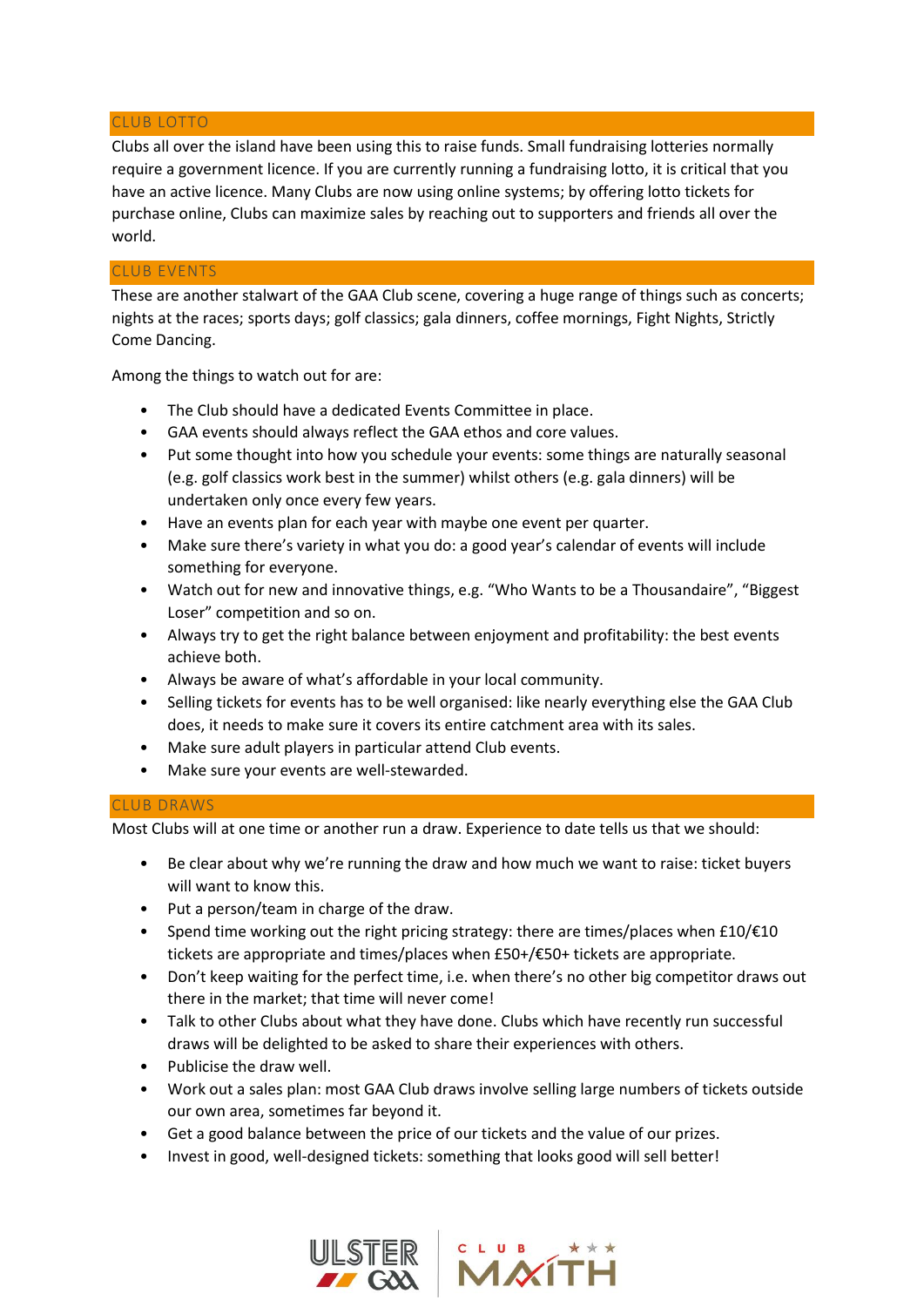- Timetable the draw: set a final date for it and change this only in the most extreme circumstances.
- Allow enough time for the target amount of tickets to be sold.
- Set up sales teams: tickets are easier sold by pairs/small groups of people than they are by individuals.
- Publicise the results of the draw and the amount it raised: ticket buyers need to know this, and most feel good about having been associated with successful draws. Use local and national press outlets to announce your winners also.
- Acknowledge your sellers in some small way after the draw is over.

# CLUB SPONSORSHIP AND ADVERTISING

Sponsorship of teams and the sale of advertising boards around the Club pitch and Club house are core sources of income for most GAA Clubs. Many Club sponsors and advertisers are involved because they want to support their Club and Community rather than for purely commercial reasons. But that's all the more reason why they should be treated well and in a business-like manner.

Some tips to remember:

- Always make sure your sponsors and advertisers fit with the ethos of the GAA and your Club
- Plan your sponsorship and advertising opportunities work out what is available, at what price and also identify potential sponsors and advertisers
- Tell your potential sponsors about your Club and what it does
- Spell out for them the benefits they'll get from their sponsorship eg. Name of shirts, access to tickets, tickets to Club events, advertising boards
- In turn, spell out what the Club expects from them eg. Payment dates, payment amounts
- Treat sponsors well promote their sponsorship, greet them at Club events, honour the commitment the Club makes.

Many Club members and businesses operating in the community are in a position to help their local GAA Club by influencing their business to support the Club by taking an advertising sign around the Club's main pitch. As advertising is a legitimate business expense it can be an effective way for a local business person to show their support for a Club.

# STRUCTURED GIVING

Many GAA Clubs have put in place planned giving schemes as a core part of their fund-raising strategies. The basic principle is very simple: you ask people who have the welfare of the GAA in your Club area at heart to commit to paying a set amount to the Club. The commitment can be open ended or for a set period. In most cases the payment is of the order of £20/€20 per month.

Most of these schemes are essentially "one-way" ... i.e. the person gives the money but gets nothing (or very little) tangible in return. Some schemes offer subscribers a specific branded bit of Club merchandise, e.g. a coat. Some will offer a bit of hospitality once a year. But these aren't like draws or corporate tickets. The fundamental idea is that they're a means for interested, committed people to support the GAA at local Club level in a very effective way.

These schemes will only work in your own catchment area. They're not like draw tickets – you don't go elsewhere to sell them. However, this means that every Club in a County could have such a scheme in place, and no-one is treading on anyone else's toes. People who have moved away from their home area can also be signed up to make a contribution "back home".